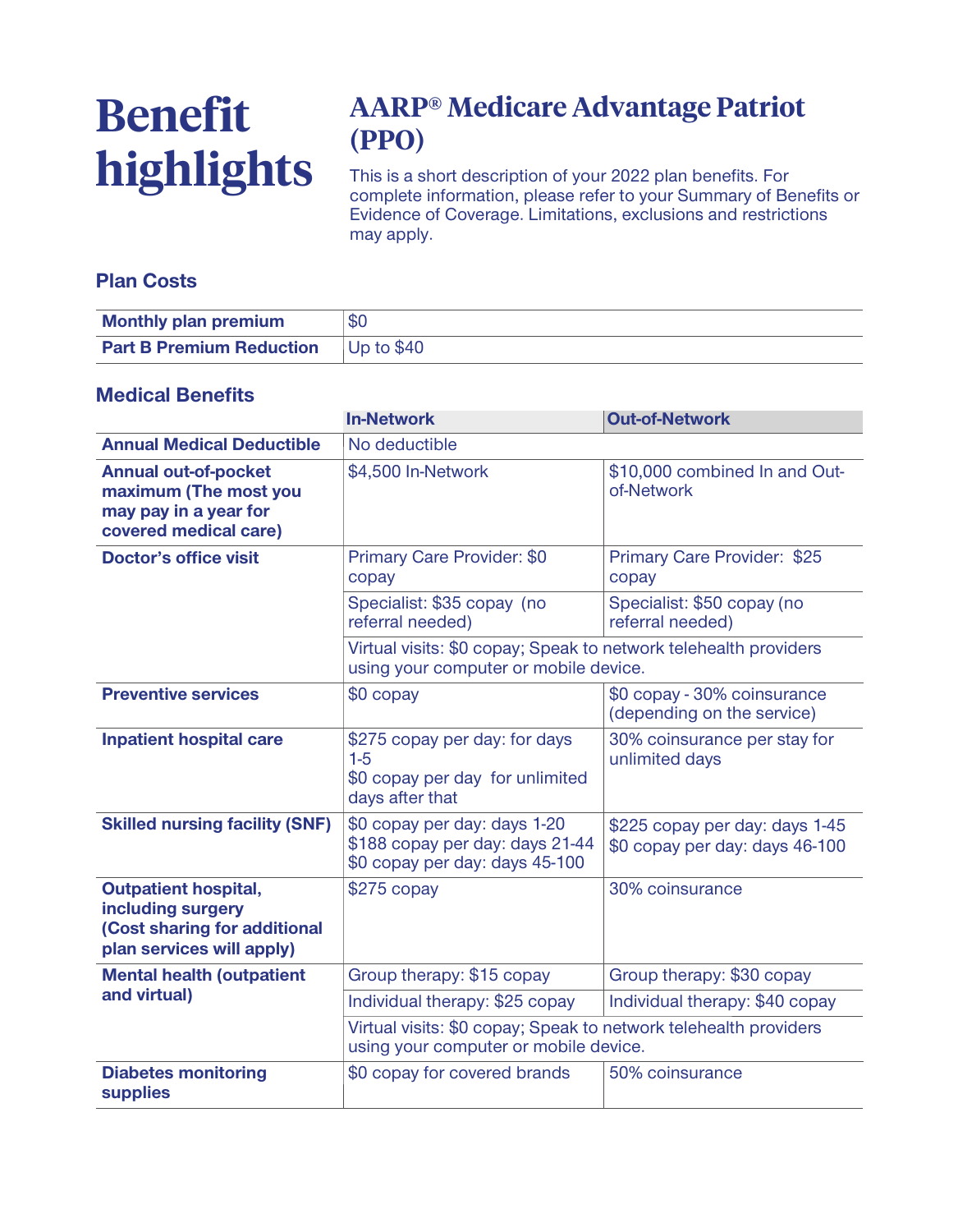### **Medical Benefits**

|                                                                     | <b>In-Network</b>                                                                                 | <b>Out-of-Network</b>         |
|---------------------------------------------------------------------|---------------------------------------------------------------------------------------------------|-------------------------------|
| <b>Diagnostic radiology</b><br>services (such as MRIs, CT<br>scans) | $$90$ copay                                                                                       | 30% coinsurance               |
| <b>Diagnostic tests and</b><br>procedures (non-<br>radiological)    | \$25 copay                                                                                        | 30% coinsurance               |
| <b>Lab services</b>                                                 | \$0 copay                                                                                         | \$0 copay                     |
| <b>Outpatient x-rays</b>                                            | $$15$ copay                                                                                       | $$20$ copay                   |
| <b>Ambulance</b>                                                    | \$250 copay for ground or air                                                                     | \$250 copay for ground or air |
| <b>Emergency care</b>                                               | \$90 copay (\$0 copay for emergency care outside the United<br>States) per visit                  |                               |
| <b>Urgently needed services</b>                                     | \$40 copay (\$0 copay for urgently needed services outside the<br><b>United States) per visit</b> |                               |

## **Benefits and Services Beyond Original Medicare**

|                               | <b>In-Network</b>                                                                                                                                                                                                                                                | <b>Out-of-Network</b>                                    |  |
|-------------------------------|------------------------------------------------------------------------------------------------------------------------------------------------------------------------------------------------------------------------------------------------------------------|----------------------------------------------------------|--|
| <b>Routine physical</b>       | \$0 copay; 1 per year*                                                                                                                                                                                                                                           | 30% coinsurance; 1 per year*                             |  |
| <b>Routine eye exams</b>      | \$0 copay; 1 every year*                                                                                                                                                                                                                                         | \$50 copay; 1 every year*                                |  |
| <b>Routine eyewear</b>        | \$0 copay; up to \$200 every year for frames or contact lenses<br>through UnitedHealthcare Vision. Standard single, bifocal, trifocal,<br>or progressive lenses are covered in full.*                                                                            |                                                          |  |
|                               | Home delivered eyewear available nationwide through<br>UnitedHealthcare Vision (select products only).                                                                                                                                                           |                                                          |  |
| <b>Dental - preventive</b>    | \$0 copay for exams, cleanings,<br>x-rays, and fluoride*                                                                                                                                                                                                         | \$0 copay for exams, cleanings,<br>x-rays, and fluoride* |  |
| <b>Dental - comprehensive</b> | \$0 copay for comprehensive<br>dental services*                                                                                                                                                                                                                  | \$0 copay for comprehensive<br>dental services*          |  |
| <b>Dental - benefit limit</b> | \$1,500 combined limit on all covered dental services*<br>If you choose to see an out-of-network dentist you might be billed<br>more, even for services listed as \$0 copay                                                                                      |                                                          |  |
| <b>Hearing - routine exam</b> | \$0 copay; 1 per year*                                                                                                                                                                                                                                           | \$50 copay; 1 per year*                                  |  |
| <b>Hearing aids</b>           | \$375 - \$1,425 copay for each hearing aid provided through<br>UnitedHealthcare Hearing, up to 2 hearing aids every year.*<br>Includes hearing aids delivered directly to you with virtual follow-<br>up care through Right2You (select models), offered only by |                                                          |  |
|                               | UnitedHealthcare Hearing.                                                                                                                                                                                                                                        |                                                          |  |
| <b>Fitness program</b>        | Renew Active fitness membership, classes and online brain<br>exercises at no cost to you.                                                                                                                                                                        |                                                          |  |
| <b>Foot care - routine</b>    | \$35 copay; 6 visits per year*                                                                                                                                                                                                                                   | \$50 copay; 6 visits per year*                           |  |